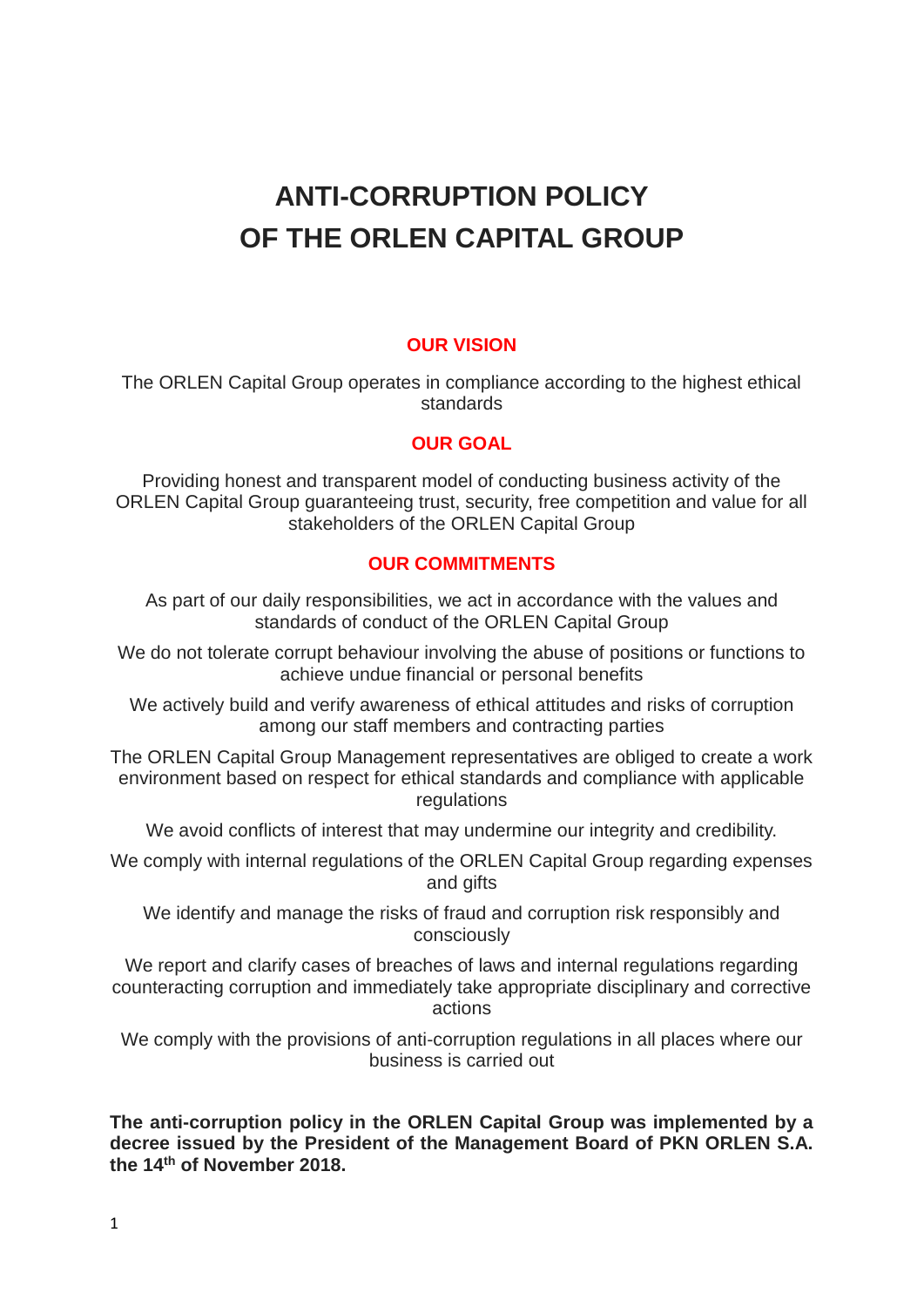- Corruption crime hinders economic development, violates free competition, increases the cost of running business, reduces the safety and quality of products and services, which may threaten the interests and destroy the image of every entity participating in business trading.
- Corruption and other embezzlement related to it involve criminal liability for those who engage in such practices and the consequences for the company itself. The acceptance of corrupt activities makes it difficult to conduct business activities, limits the possibility of promoting services and products, may prevent the acquisition of public procurement as well as threatens with high financial penalties.
- The ORLEN Capital Group's anti-corruption policy reflects international best practices in preventing, detecting and responding to the phenomenon of bribery, identifying corruption related, technological, financial and reputational risk as well as other corrupt behaviours which may harm the economic interests of the ORLEN Capital Group.
- Effective counteraction the phenomenon of corruption requires the implementation of system solutions, based on the analysis of information available within the organization and obtained from external sources.
- Anti-corruption solutions protect against corrupt acts, defined by law, moreover counteract mismanagement, improperly managed conflict of interest or collusion of contractors in the event of their connection with corruption.
- Implementation of the ORLEN Capital Group's Anti-Corruption Policy enhances security in relations with business partners and strengthens communication within the organization.
- The Anti-corruption policy is a formal basis for implementation of the Anti-Corruption System in the ORLEN Capital Group which regulates the relationship among staff members, entities and persons representing the ORLEN Capital Group companies, contracting parties, suppliers, clients and representatives of public administration bodies.
- The Anti-Corruption System is a set of measures, forms and methods of counteracting and detecting corruption and related frauds implemented in the ORLEN Capital Group companies and managed centrally by PKN ORLEN S.A. Control and Safety Office.
- The Policy aims, in particular, at:
	- 1) counteracting and detection of corruption related events by implementing system solutions.
	- 2) identifying threats, assessing risks and undertaking actions to protect economic interests of the ORLEN Capital Group companies;
	- 3) initiating control or auditing activities to assess events and determine liability of persons suspected of corruption, including employees and the ORLEN Capital Group representatives who neglect implementation and application of anti-corruption standards;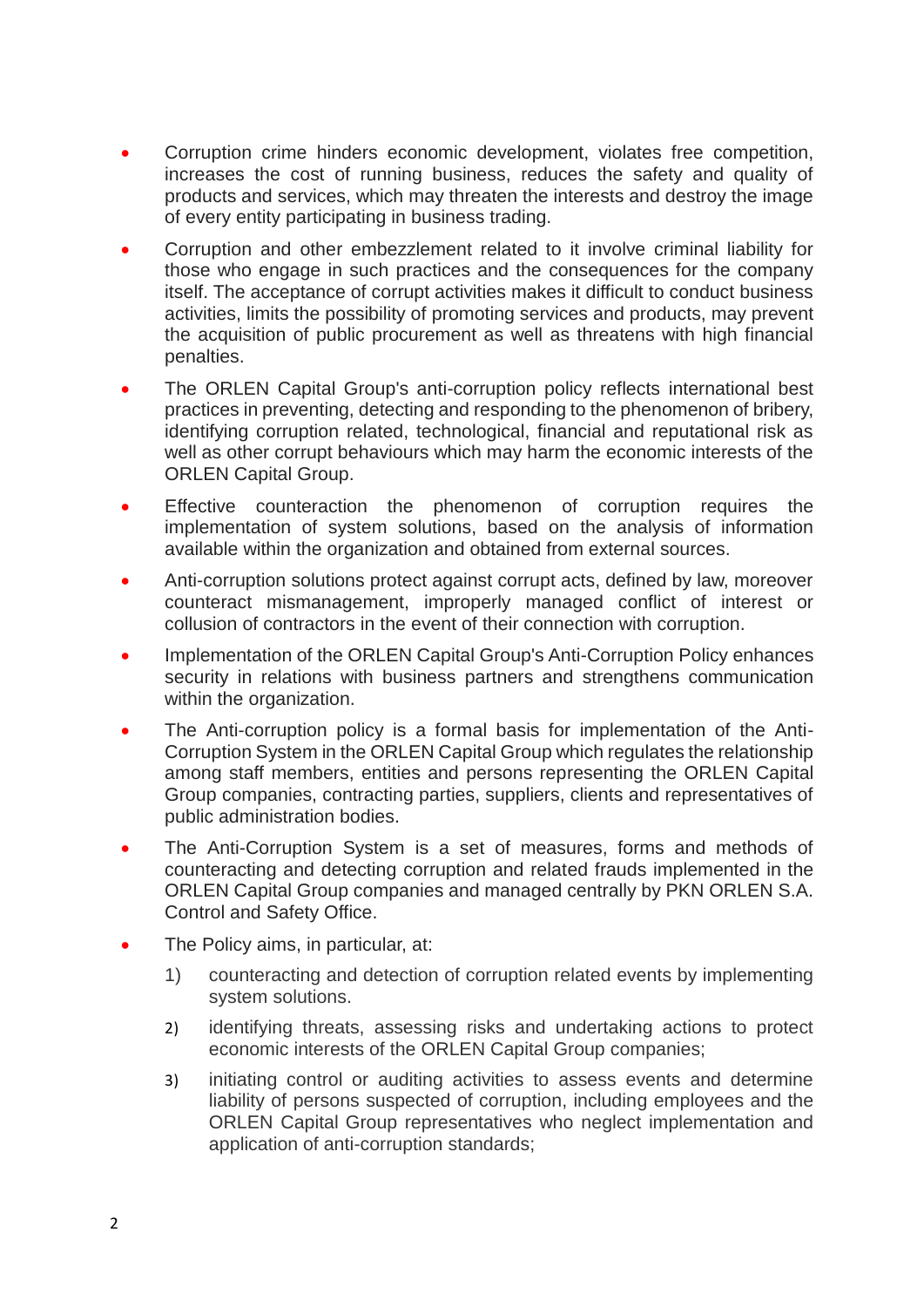- 4) implementing the code of conduct of employees and representatives of the ORLEN Capital Group companies enhancing anti-corruption safety and security, including counteracting fraud, the basis of which may indicate corruption.
- 5) shaping the awareness of people making business decisions, in the scope of identifying and preventing corruption behaviours.
- The company's policy assumes that all employees and representatives of the ORLEN Capital Group companies shall comply with the anti-corruption regulations introduced in all countries in which ORLEN Capital Group companies operate.
- The company's policy obliges all employees and representatives of the ORLEN Capital Group companies to comply with the principles of ethics, integrity and conduct in accordance with applicable law in all activities undertaken, in particular in business transactions related to natural persons, business partners, public institutions and social organizations.
- Employees and representatives of the ORLEN Capital Group companies are prohibited from performing such acts as:

## **Venality**

Employees and representatives may not, in connection with the activities carried out for the benefit of the ORLEN Capital Group companies, accept asset or personal advantages or their promise , including conduct constituting violation of the law neither make the performance conditional on receipt of asset or personal benefit.

## **Bribery**

Employees and representatives may not grant a material or personal benefit to any person holding a public office, in connection with performance of this function. Staff members and representatives may not take any actions aimed at persuading a public official to violate the law or providing or promising to give such a person financial or personal benefits for violating the law.

## **Trading in influence – passive influence peddling**

Employees and representatives may not, relaying on their influence or position in the ORLEN Capital Group companies, or by convincing another person or reassuring him/her of the existence of such influence, undertake the mediation in settling the matter in exchange for the assets and personal advantage, or its promise.

## **Trading in influence – active influence peddling**

Employees and representatives may not grant or promise financial or personal advantage in exchange for brokerage in a State , local government , international or national organization or in a foreign organizational unit with public funds, consisting failure to act by a person holding a public function in connection with the performance of this function.

#### **Managers' bribery**

Staff members and representatives cannot demand or accept a material or personal benefit or the promise of such in return for abuse of their rights or